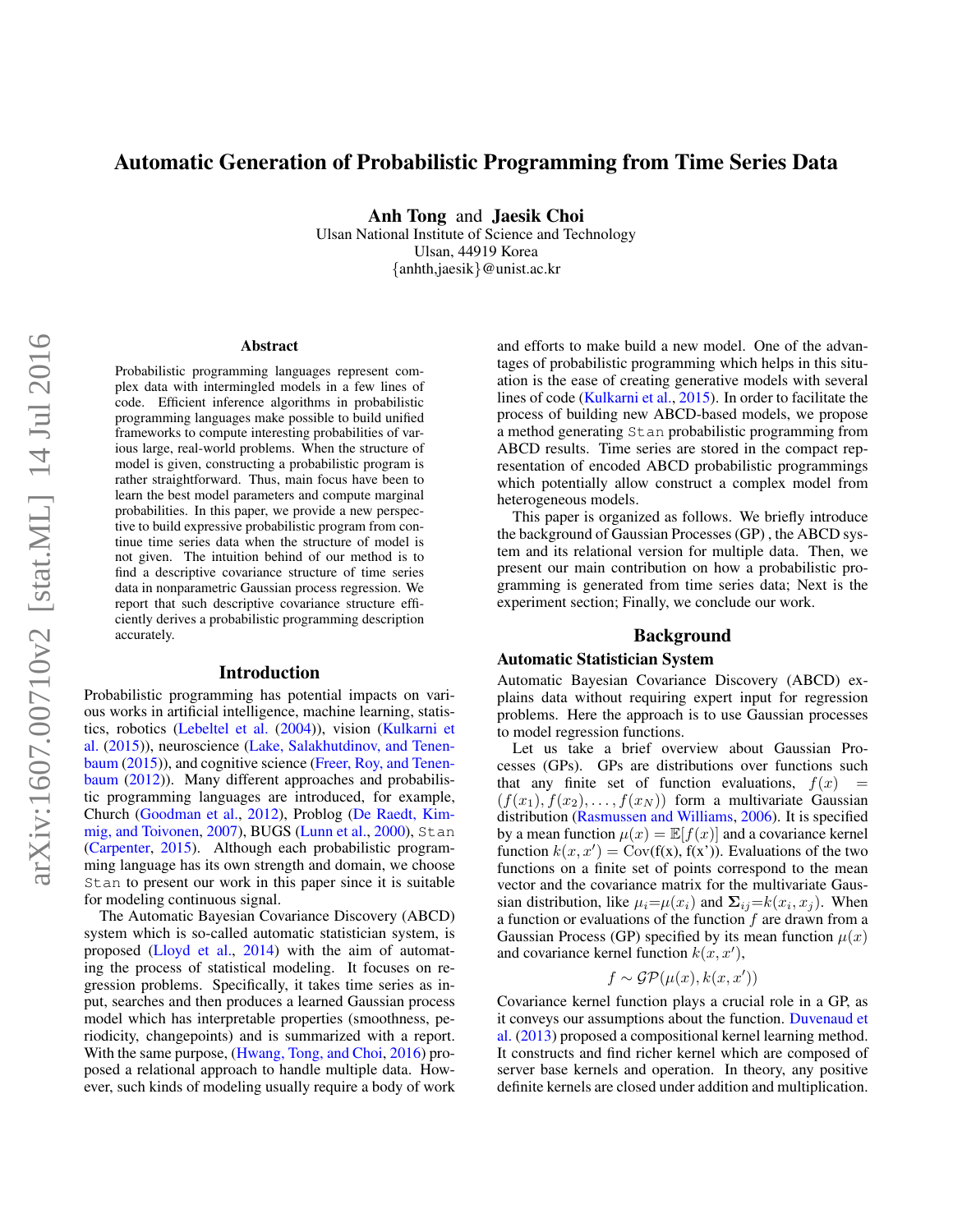Five base kernels are used for making compositional kernels. Each kernel encodes different characteristics of functions, which further enables the generalization of structure and inference given new data.<br> **Example 1** Francisco Euration

| <b>Base Kernels</b>      | <b>Encoding Function</b>  |
|--------------------------|---------------------------|
| White Noise (WN)         | Uncorrelated noise        |
| Constant $(C)$           | <b>Constant functions</b> |
| Linear (LIN)             | Linear functions          |
| Squared Exponential (SE) | Smooth functions          |
| Periodic (PER)           | Periodic functions        |

The first operation is addition which sums multiple kernel functions and makes a new kernel function.

$$
k'(x, x') = k_1(x, x') + k_2(x, x').
$$

ABCD assumes zero mean for GPs, since marginalizing over an unknown mean function can be equivalently expressed as a zero-mean GP with a new kernel [\(Lloyd et al.,](#page-6-4) [2014\)](#page-6-4). Under this assumption, the following multiplication operation is also applicable.

$$
k'(x, x') = k_1(x, x') \times k_2(x, x').
$$

The third operation is the change-point (CP) operation. Given two kernel functions,  $k_1$  and  $k_2$ , the new kernel function is represented as follows:

$$
k'(x, x') = \sigma(x)k_1(x, x')\sigma(x')
$$
  
+ (1 - \sigma(x))k\_2(x, x')(1 - \sigma(x'))

where  $\sigma(x)$  is a sigmoidal function which lies between 0 and 1, and  $\ell$  is the change-point. The change-point operation divides function domain (i.e., time) into two sides and applies different kernel function on each side.

Finally, the change-window (CW) operation applies the CP operation twice with two different change points  $\ell_1$  and  $\ell_2$ . Given two sigmoidal functions  $\sigma_1(x; \ell_1)$  and  $\sigma_2(x; \ell_2)$ where  $\ell_1 < \ell_2$ , the new function will be  $f := \sigma_1(x) f_1(1 \sigma_2(x)$ ) +  $(1 - \sigma_1(x))f_2\sigma_2(x)$ , which applies the function  $f_1$ to the window  $(\ell_1, \ell_2)$ . A composite kernel expression after the change-window operation will be as follows:

$$
k'(x, x') = \sigma_1(x)(1 - \sigma_2(x))k_1(x, x')\sigma_1(x')(1 - \sigma_2(x'))+ (1 - \sigma_1(x))\sigma_2(x)k_2(x, x')(1 - \sigma_1(x'))\sigma_2(x').
$$

ABCD searches a composite kernel based on the search grammar. The search grammar specifies how to develop the current kernel expression by applying the operations with the base kernels. The following rules are examples of typical search grammar:

$$
S \to S + B \nS \to CP(S, S) \nS \to B
$$
\n
$$
S \to CW(S, S) \nS \to C
$$

where  $S$  represents any kernel subexpression,  $B$  and  $B'$  are base kernels.

Given data and a maximum search depth, the algorithm gives a compositional kernel  $k(x, x'; \theta)$ . Starting from the WN kernel, the algorithm expands the kernel expression based on the search grammar, optimizes hyperparameters for the expanded kernels, evaluates those kernels given the data

<span id="page-1-0"></span>

Figure 1: Graphical representation of relational ABCD. Given  $M$  individual data sets, each data set contains  $N$  data points which is modeled by a Gaussian process latent variable f.  $\mathcal{GP}$  is characterized by a shared kernel  $k_S$ , and M distinctive kernels  $k_{d_j}$ , and M scaled factors  $\sigma_j$ 

and selects the best one among them. This procedure repeats. The next iterative procedure starts with the best composite kernel selected in the previous iteration. The conjugate gradient method is used when optimizing hyperparameters. Bayesian Information Criterion (BIC) is used for the model evaluation. The BIC of model  $\mathcal M$  with  $|\mathcal M|$  number of free parameters and data  $\mathcal D$  with  $|\mathcal D|$  number of data points is:

$$
BIC(\mathcal{M}) = -2\log p(\mathcal{D}|\mathcal{M}) + |\mathcal{M}| \log |\mathcal{D}|.
$$
 (1)

The iteration continues until the specified maximum search depth is reached. During the iteration, the algorithm keeps the best model for the output.

#### Relational Automatic Statistic System

[Hwang, Tong, and Choi](#page-6-5) [\(2016\)](#page-6-5) has developed a relational version to deal with multiple sequences of data. The assumption is that sequences are related to each other. Relational Automatic Bayesian Covariance Discovery (Relational ABCD) finds a shared structure across multiple sequences.

Relational ABCD considers two methods: Relational Kernel Learning, and Semi-Relational Kernel Learning (see Figure [1\)](#page-1-0). The former is that the sequences share the same kernel structure which represents high-level properties like periodic, trends but differ by additive scale factors  $b_j$  and multiplicative scale factors  $v_j$ . The latter relaxes the assumption among sequences by considering two parts of structure including a shared structure and an individualized structure  $k_{d_j}$ . Comparing to ABCD qualitatively and quantitatively, it showed improvements in term of capturing general information across time-series as well as extrapolation performance.

#### Probabilistic Programming

Stan [\(Carpenter,](#page-5-3) [2015\)](#page-5-3) is similar to BUGS [\(Lunn et al.,](#page-6-3) [2000\)](#page-6-3) which enables users to write a Bayesian inference model. Stan development team provides friendly Stan's APIs for several languages (R, Python, Matlab), allowing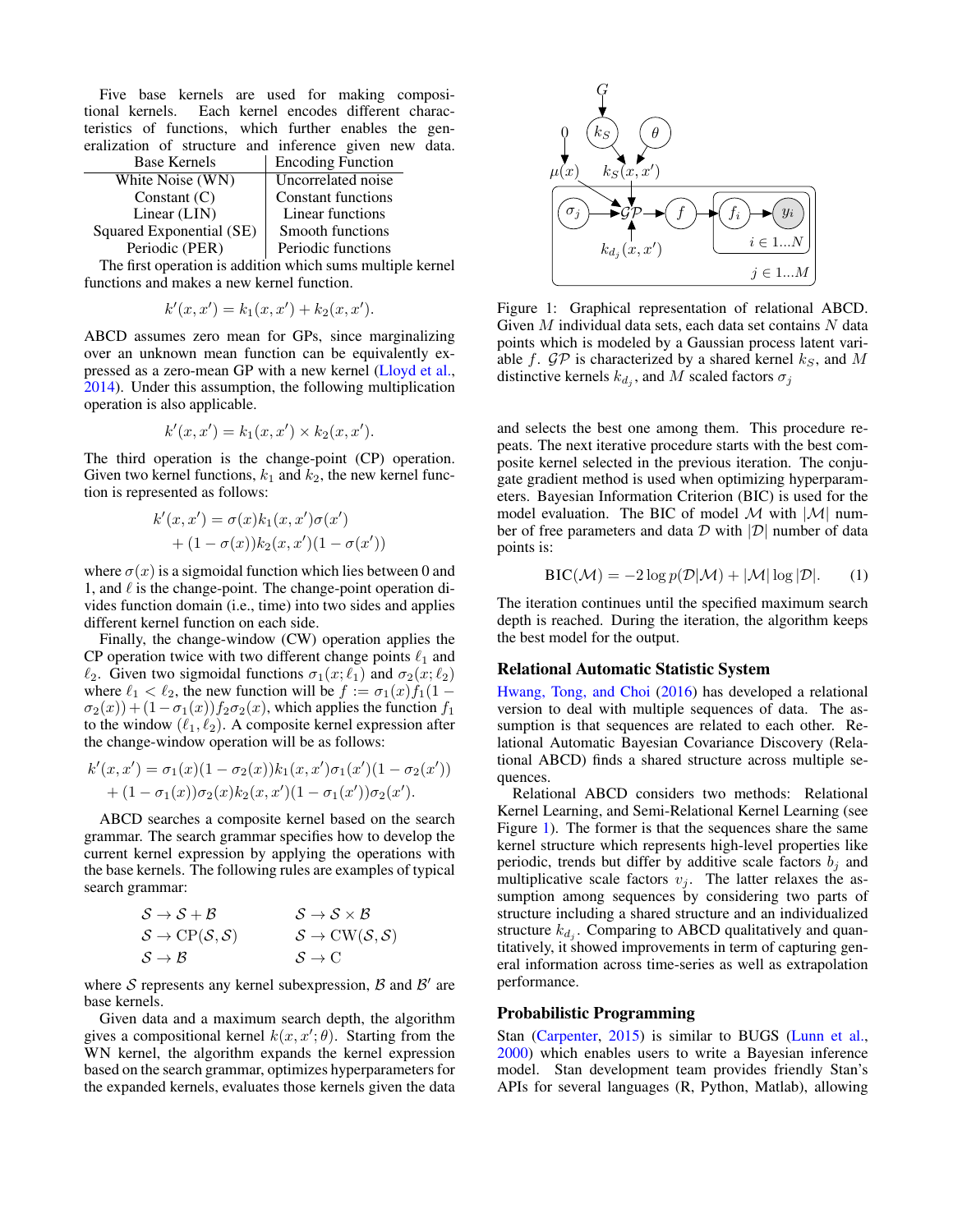access to many type of users. The fundamental concept used in Stan is the No U-Turn (NUTS) sampler [\(Homan and Gel](#page-6-7)[man,](#page-6-7) [2014\)](#page-6-7) which builds a tree of possible samples by randomly simulating Hamiltonian dynamics both forwards and backwards in time until the combined trajectory turns back on itself.

```
data {
   // N > = 0int<lower=0> N;
   // y[n] in { 0, 1 }
   int<lower=0,upper=1> y[N];
}
parameters {
   // theta in [0, 1]real<lower=0,upper=1> theta;
}
model {
   // prior
   theta \degree beta(1,1);
   // likelihood
   for (n in 1:N)
      y[n] ˜ bernoulli(theta);
}
```
Figure 2: A sample Stan code for estimating a Bernoulli parameter

A sample Stan code is showed in Figure [2](#page-2-0) which considers estimating the chance of success parameter for a Bernoulli distribution based on a sequence of observer binary outcomes. Here the assumption is that  $N$  binary data y [1],  $\dots$ , y [N] is independent and identically distributed, with success probability theta. The model makes the prior assumption beta $(1,1)$  on theta. Then, the data is fitted in the loop for  $(n \text{ in } 1:N)$ 

The followings are concentrated on how a Stan program is structured and executed.

- *Data block* Data block declares the data to fit the model. In the Figure [2,](#page-2-0) the data block declares an integer value  $N$  which is the number of observed data. The array  $y$  has size N, containing information of success outcomes. It is able to set constraints of data with an upper bound upper and a lower bound lower.
- *Transformed data block* A transformed data block is used to define a new auxiliary variables which is computed from data, containing mediate information. Figure [2](#page-2-0) does not include the transformed data block. *Parameter block* In Figure [2,](#page-2-0) the program has only one parameter theta defined in the parameter block. We also
- *Transformed parameter block* The transformed parameter block defines transforms of parameters for a model. It is optional, and does not appear in Figure [2.](#page-2-0)

can set constraints on parameters.

• *Model block* The model block defines the log probability function on the parameter space. In the program, by providing the prior on theta, the likelihood is evaluated.

• *Generated quantities block* The (optional) generated quantities allows values that depend on parameters and data. It may be used to calculate predictive inferences. It can carry out forward simulation for predictive posterior checks.

# Automatic Generation of Probabilistic Programming

Generating probabilistic programming from ABCD and/or relational ABCD is a crucial component in the system we aim to build (see Figure [3\)](#page-3-0). Prior to this component, one can choose either ABCD or relational ABCD based on whether the preference is for a single time series or for global information in multiple time series. Both ABCD and relational ABCD play as producers which output compositional kernels from data (Step 1 and 2). Step 4 and 5 are an example application. We will discuss what is inside Step 3 in this section.

From now on, we use the notation StanABCD to indicate the Stan probabilistic programs generated automatically from ABCD.

#### Base kernels

An ABCD's result is represented by a compositional structure which is a sum of products of base kernels. This summation is the outcome of simplifications: the multiplication of two SE kernel produces another SE with different parameter values. The product of WN and any stationary kernel including C, PER, WN, SE results a new WN kernel. Multiplying C with any kernel does not change the kernel but changes the scale parameter of that kernel [\(Lloyd et al.,](#page-6-4)  $2014$ ). Hence, let G be a set of all possible kernel expressions, written as

$$
G=\{\sum k\prod_m {\rm LIN}^{(m)}\sigma^{(n)}\}
$$

where  $\sigma$  is the sigmoid function, k is in

$$
K = \{\text{WN}, \text{C}, \prod_k \text{PER}^{(k)}, \text{SE} \prod_k \text{PER}^{(k)}\}
$$

For example, a learned compositional kernel is described as

<span id="page-2-1"></span>
$$
SE \times LIN
$$
 (2)

Here, the square exponential kernel and linear kernel are written respectively as

$$
SE(x, x') = \sigma^2 \exp\left(-\frac{(x - x')^2}{2l^2}\right),
$$

$$
LIN(x, x') = \sigma^2(x - l)(x' - l).
$$

The kernel [\(2\)](#page-2-1) can be understood linguistically as 'a smooth function with linearly (LIN) increasing amplitude'.

Another real-world example is a chosen currency exchange data set (see Figure [5\)](#page-4-0). The data set contains exchange value of Indonesian Rupiad from 2015-06-28 to 2015-12-30 acquired from Yahoo Finance [\(Yahoo Inc.,](#page-6-8)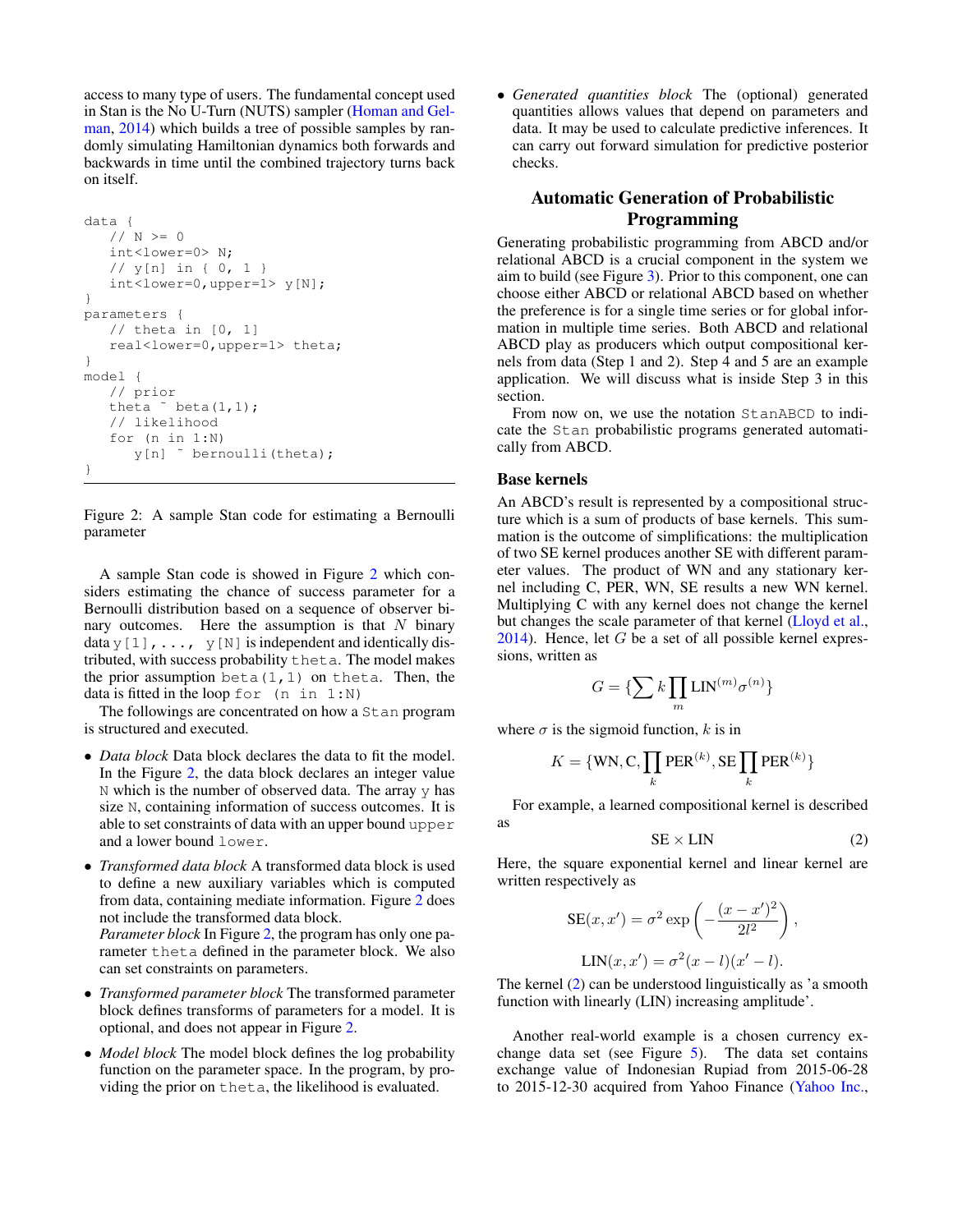<span id="page-3-0"></span>

Figure 3: An overview of the system in which the relational ABCD framework (or ABCD framework) combines with probabilistic programming. Step 1 executes the input in the relational ABCD framework (ABCD framework); Step 2 retrieves the output as a kernel; Step 3 generates probabilistic programs; Step 4 executes a query into system; Step 5 automatically makes a report with respect to query. Step 1, 2 are procedures in the relational ABCD framework (ABCD framework). We address the step 3 in this paper.

[2016\)](#page-6-8). Carried experiments on this data set, relational ABCD found the best compositional kernel which is shortly written as

$$
CW(SE + CW(WN + SE, WN), C)
$$
 (3)

This kernel is well-explained for several currency exchanges sharing common financial behaviors. A qualitative result shows that the changewindow (CW) kernel occurs around mid September 2015 which reflects big financial events (FEDs announcement about policy changes in interest rates, Chinas foreign exchange reserves falls) [\(Hwang, Tong, and](#page-6-5) [Choi,](#page-6-5) [2016\)](#page-6-5) . We take this compostional kernel as a typical example for demonstration purpose.

Given a data set and a learned kernel, we are interested in encoding them into a Stan program. In order to do that, we first prepare built-in base kernels in Stan version. A base kernel is written as a Stan function which takes data, and hyperparameters as input and returns a matrix. The matrix has elements reflecting how similar (correlated) the data points in data set are. Each base kernel have a specific number of hyperparameters itself. For the SE kernel case, it has two hyperparameters: a scale factor  $\sigma$ , and a lengthscale l; then we build a Stan code as showed in Figure [4](#page-3-1) (The detail implementations of other kernels are in the Appendix).

```
matrix KERNEL(vector x, vector y){
   return LIN(x, y, 0.39, 1945.15) .* (CONST(
       x, y, 3.10) + PER(x, y, 0.52, 1.00,
       0.00) \cdot * (WN(x, y, 5.53) + SE(x, y,
       297.83, 517.18)) \cdot (CONST(x, y,
       595.15) + SE(x, y, 2.53, 0.56));
}
```
Next, we will discuss how a StanABCD organize. StanABCDs share common conventional blocks (as in previous section) but the compositional kernel. We briefly describe what is required in each blocks.

<span id="page-3-1"></span>

| matrix SE(vector x, vector y, real sf, real |
|---------------------------------------------|
| $1)$ {                                      |
| $matrix[rows(x), rows(y)]$ m;               |
| for $(i \text{ in } 1: \text{rows}(x))$     |
| for $(i \in 1: rows(y))$ {                  |
| $m[i, j]$ <- sf * exp(-pow(x[i] - y[j       |
| $1, 2) / (2 * 1)$ ;                         |
|                                             |
| return m;                                   |
|                                             |

Figure 4: The implementation of SE kernel on Stan

Data block In general, StanABCD contains training data points X and test data points  $X_{\star}$ . Abiding by the Stan convention, StanABCD declares data as following:

```
data {
   int < lower = 1> N1;
   vector[N1] x1;
   vector[N1] y1;
   int<lower=1> N2;
   vector[N2] x2;
}
```
Here, we provide the information of training data through N1 (number of training data points) and vectors x1, y1. Similarly, test data is specified by the number of test data points N2 and a vector x2. For example, we analyze Indonesian Rupiah exchange data with the period from July 2015 to December 2015 as shown in Figure [5.](#page-4-0) This data set consists of 132 data points in which we take the first 120 data points as training data, and the next 12 data points as test data. We have  $N1 = 120$ ,  $x1$  be the days in training data set,  $y1$  be the exchange value,  $N2 = 12$ , and  $x2$  be the days in test data set. We want to predict the exchange value on x2.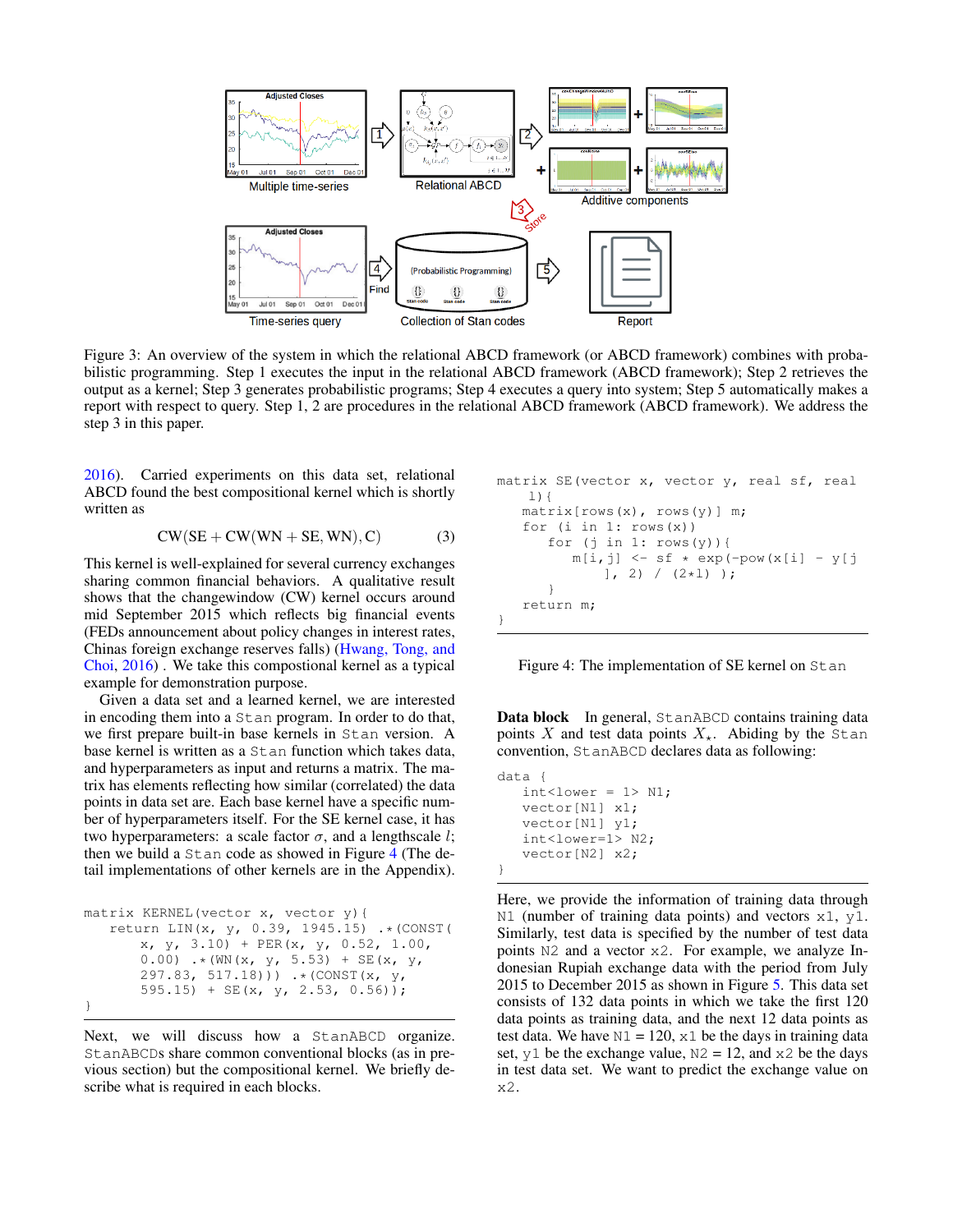<span id="page-4-0"></span>

Figure 5: Indonesian Rupiad exchange data. Dot: raw data point. Line with shade: Gaussian Process prediction with 95% confidence region. Vertical dash line separates the training data and test data.

Parameter block and transformed parameters block These blocks consist of all necessary parameters to construct the model. With the purpose of sampling data on test points, StanABCD has the parameter block containing a parameter z as an array with length N2 equal to the number of test data points. z follows unit normal distribution to increase the sampling performance which is discussed later in the transformed parameters block. If we use StanABCD not only as a sampler, the parameter block should be customized by adding more parameters for our desired models.

What the transformed parameters block does is to make computation for the posterior distribution of GPs. Based on GP prior, the joint distribution of training output y and test output  $y<sub>*</sub>$  is represented as

$$
\begin{pmatrix} \mathbf{y} \\ \mathbf{y}_{\star} \end{pmatrix} \sim \mathcal{N} \left( \mathbf{0}, \begin{bmatrix} K(X,X) & K(X,X_{\star}) \\ K(X_{\star},X) & K(X_{\star},X_{\star}) \end{bmatrix} \right).
$$

Assume we already know the structure of compositional kernel  $K(.,.)$  from ABCD. From this compositional kernel structure,  $K(X, X_*)$  is a  $n \times n_*$  matrix evaluated at all pairs of training and test points, where  $n = |X|$  is the number of training data points,  $n_{\star} = |X_{\star}|$  is the number of test data points. Analogously, we compute  $K(X, X)$ ,  $K(X_*, X)$ , and  $K(X_\star, X_\star)$ . Note that  $K(X, X_\star) = K(X_\star, X)^T$ . Now, using the conditioning Gaussians, it follows that

$$
\mathbf{y}_{\star}|X_{\star}, X, \mathbf{y} \sim \mathcal{N}(K(X, X_{\star})K(X, X)^{-1}\mathbf{y},K(X_{\star}, X_{\star}) - K(X, X_{\star})K(X, X)^{-1}K(X, X_{\star}))
$$
\n(4)

The posterior distribution is analytically tractable. This makes easier to represent on a Stan programming because it supports most of distributions. Here, we only need to specify a mean  $\mu = K(X, X) K(X, X)^{-1}$ y and a covariance matrix  $\Sigma = K(X_*, X_*) - K(X, X_*)K(X, X)^{-1}K(X, X_*),$  in order to declare a multivariate normal distribution in the next blocks.

Taking a consideration about the efficiency of implementation, the Cholesky decomposition (which is available as a built-in function in  $Stan$ ) of  $\Sigma$  is pre-computed. Let us denote the Cholesky decompositon of  $\Sigma$  be L. Stan only

perform its sampling method to produce a unit normal distribution

<span id="page-4-1"></span>
$$
z \sim \mathcal{N}(\mathbf{0}, \mathbf{I}) \tag{5}
$$

Then, we transform z into  $\mu + Lz$  to obtain our target distribution

$$
\mu + Lz \sim \mathcal{N}(\mu, \Sigma = LL^T).
$$

Here is the sample code for this block:

```
transformed parameters {
   vector[N2] mu;
   matrix[N2,N2] L;
   {
     matrix[N1, N1] Sigma;
     matrix[N2, N2] Omega;
     matrix[N1, N2] K;
     matrix[N2, N1] K_transpose_div_Sigma;
     matrix[N2, N2] Tau;
     Sigma <- KERNEL(x1,x1);
     Omega <- KERNEL(x2,x2);
     K \leftarrow KERNEL(x1, x2);
     K_transpose_div_Sigma <- K' / Sigma;
     mu <- K_transpose_div_Sigma * y1;
     Tau <- Omega - K_transpose_div_Sigma*K;
     for (i \text{ in } 1:N2)for(j in (i + 1):N2)
          Tau[i, j] <- Tau[j, i];
     L <- cholesky_decompose(Tau);
   }
```
The above variables Sigma, Omega, K correspond respectively to the terms  $K(X, X)$ ,  $K(X_*, X_*)$ ,  $K(X, X_*)$ .

We still leave the question how to build a compositional kernel from base kernels. Basically, the compositional kernel is the sum of product of base kernels. To represent the compositional kernel in Stan, the summation is used as a matrix sum operation and the multiplication between base kernels is replaced by the Hadamard product. Here is an example

```
matrix KERNEL(vector x, vector y){
   return LIN(x, y, 0.39, 1945.15) .*(CONST(
      x, y, 3.10 + PER(x, y, 0.52, 1.00,
      0.00) \cdot (WN(x, y, 5.53) + SE(x, y,
      297.83, 517.18))) .*(CONST(x, y,
      595.15) + SE(x, y, 2.53, 0.56);
}
```
Model block Stan allows us to quickly design a Bayesian hierarchical model. Utilizing the mean and covariance computed in the previous block helps us declare a normal distribution which plays a role as the first level in the multiple levels of hierarchical model. However, we set this aside and only illustrate the case that we sample the posterior distribution on test data points. From [\(5\)](#page-4-1), we declare a Gaussian distribution  $\mathcal{N}(\mathbf{0}, \mathbf{I})$  to serve the sampling purpose in the generated quantities block.

z ˜ normal(0,1);

}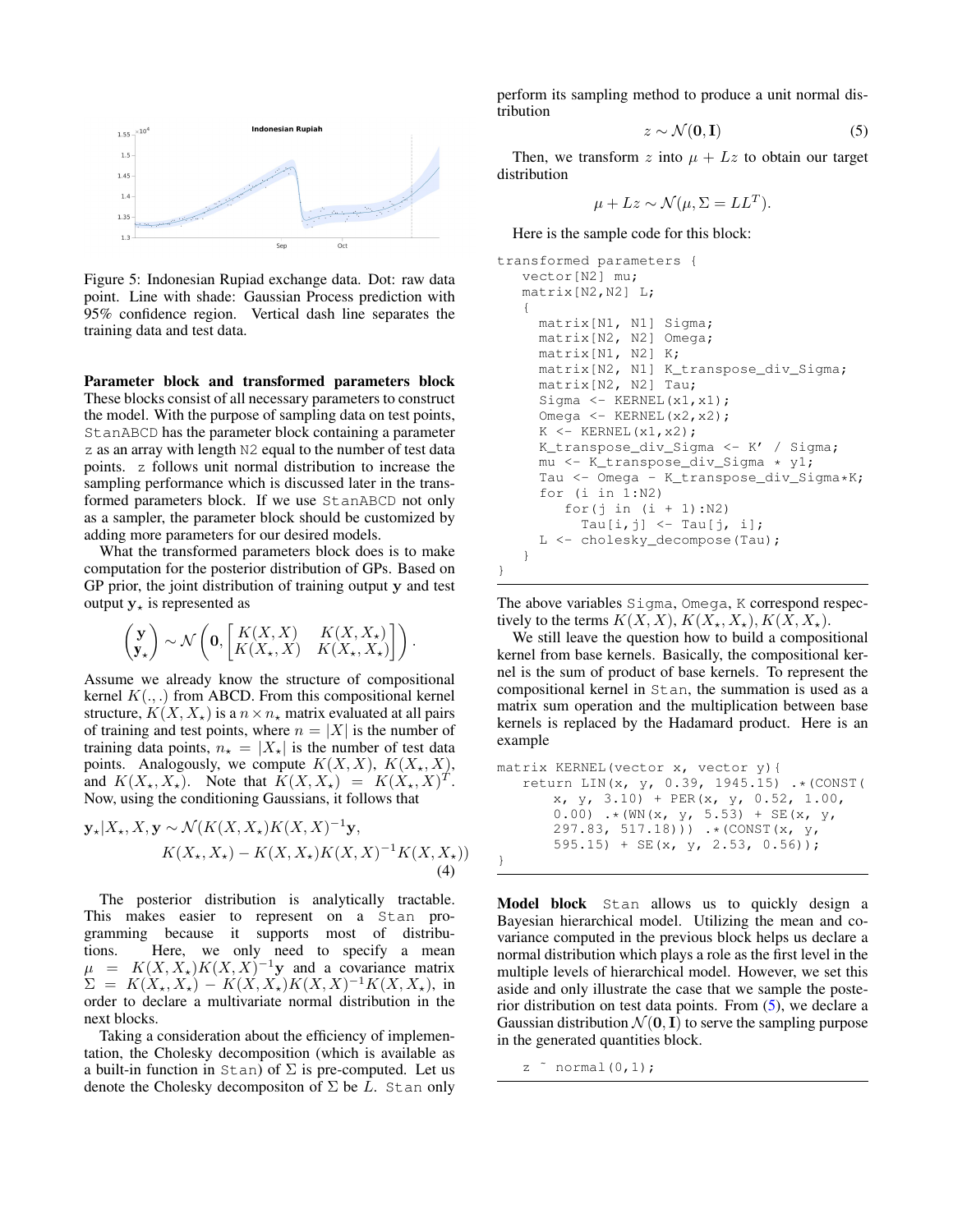<span id="page-5-6"></span>

Figure 6: A comparison of ABCD result and StanABCD's sample extrapolation (from dash line). a) Extraplation of airline data from ABCD [\(Lloyd et al.,](#page-6-4) [2014\)](#page-6-4). b) Generated sample from StanABCD

Generated quantities block For purpose of generating sample extrapolation value, the normal distribution declared in the model block will be called one time.

```
generated quantities {
   vector[N2] y2;
   y2 \le - mu + L \star z;
}
```
In order to get the sample of test output  $y2$ , the above  $Stan$ code performs the linear transformation on sample values generated from z  $(\mathcal{N}(\mathbf{0}, \mathbf{I}))$  as we explained in the transformed parameters block.

### Experiment

Data set Beside the Indonesian Rupiah exchange data mentioned in previous section, we select a airline data set to perform experiments on. The data set describes monthly international airline passenger numbers for the period between January 1949 and December 1960 [\(George E. P. Box](#page-5-5) [\(2013\)](#page-5-5)). The number of passengers was periodic with a typical period 1 year. The total number of passengers per year increased monotonically. ABCD captures this information well, and explain the data set by a compositional kernel: LIN  $+$  SE  $\times$  PER  $\times$  LIN + SE + WN  $\times$  LIN.

Sampling data We provide a complete sample Stan code in the appendix. We want to get extrapolation sample values on test points (from January 1961) of airline data set. During the experiment, we use Python to retrieve data set then pass to Stan compiler through PyStan [\(Stan Development](#page-6-9) [Team,](#page-6-9) [2016\)](#page-6-9). Figure [6](#page-5-6) and [7](#page-5-7) show that StanABCD provides similar results as ABCD in the view of extrapolation performance. Our generating method guarantees a reliable way to perform one-to-one mapping from ABCD result into a probabilistic programming.

<span id="page-5-7"></span>

Figure 7: The extrapolation sampling (from vertical dash line) from StanABCD for Indonesian Rupiah data set. Comparing to ABCD result (see Figure [5\)](#page-4-0), it can achieve a similar result.

## Conclusion

We propose a beautiful blend between the automatic statistician and probabilistic programming. As the result, it opens a broad direction to explore on encoded Stan programs because of their potentiality to make further inference or perform statistical relational learning. On the other hand, StanABCD provides a promising way to accelerate the learning kernel in ABCD framework which requires an exhaustive search procedure. A database of StanABCDs is one of the possible solutions.

## Acknowledgments

This work is supported by Basic Science Research Program through the National Research Foundation of Korea (NRF) grant funded by the Ministry of Science, ICT & Future Planning (MSIP) (NRF- 2014R1A1A1002662) and the NRF grant funded by the MSIP (NRF-2014M2A8A2074096).

### References

- <span id="page-5-3"></span>Carpenter, B. 2015. Stan: A probabilistic programming language. *Journal of Statistical Software*.
- <span id="page-5-2"></span>De Raedt, L.; Kimmig, A.; and Toivonen, H. 2007. Problog: A probabilistic prolog and its application in link discovery. In *Proceedings of the 20th International Joint Conference on Artifical Intelligence*, IJCAI'07, 2468–2473.
- <span id="page-5-4"></span>Duvenaud, D. K.; Lloyd, J. R.; Grosse, R. B.; Tenenbaum, J. B.; and Ghahramani, Z. 2013. Structure discovery in nonparametric regression through compositional kernel search. In *Proceedings of the 30th International Conference on Machine Learning (ICML)*, 1166–1174.
- <span id="page-5-0"></span>Freer, C. E.; Roy, D. M.; and Tenenbaum, J. B. 2012. Towards common-sense reasoning via conditional simulation: legacies of Turing in Artificial Intelligence. In Downey, R., ed., *Turing's Legacy*, ASL Lecture Notes in Logic. Cambridge University Press.
- <span id="page-5-5"></span>George E. P. Box, Gwilym M. Jenkins, G. C. 2013. *Time Series Analysis, Forecasting and Control*.
- <span id="page-5-1"></span>Goodman, N. D.; Mansinghka, V. K.; Roy, D. M.; Bonawitz, K.; and Tenenbaum, J. B. 2012. Church: a language for generative models. *CoRR* abs/1206.3255.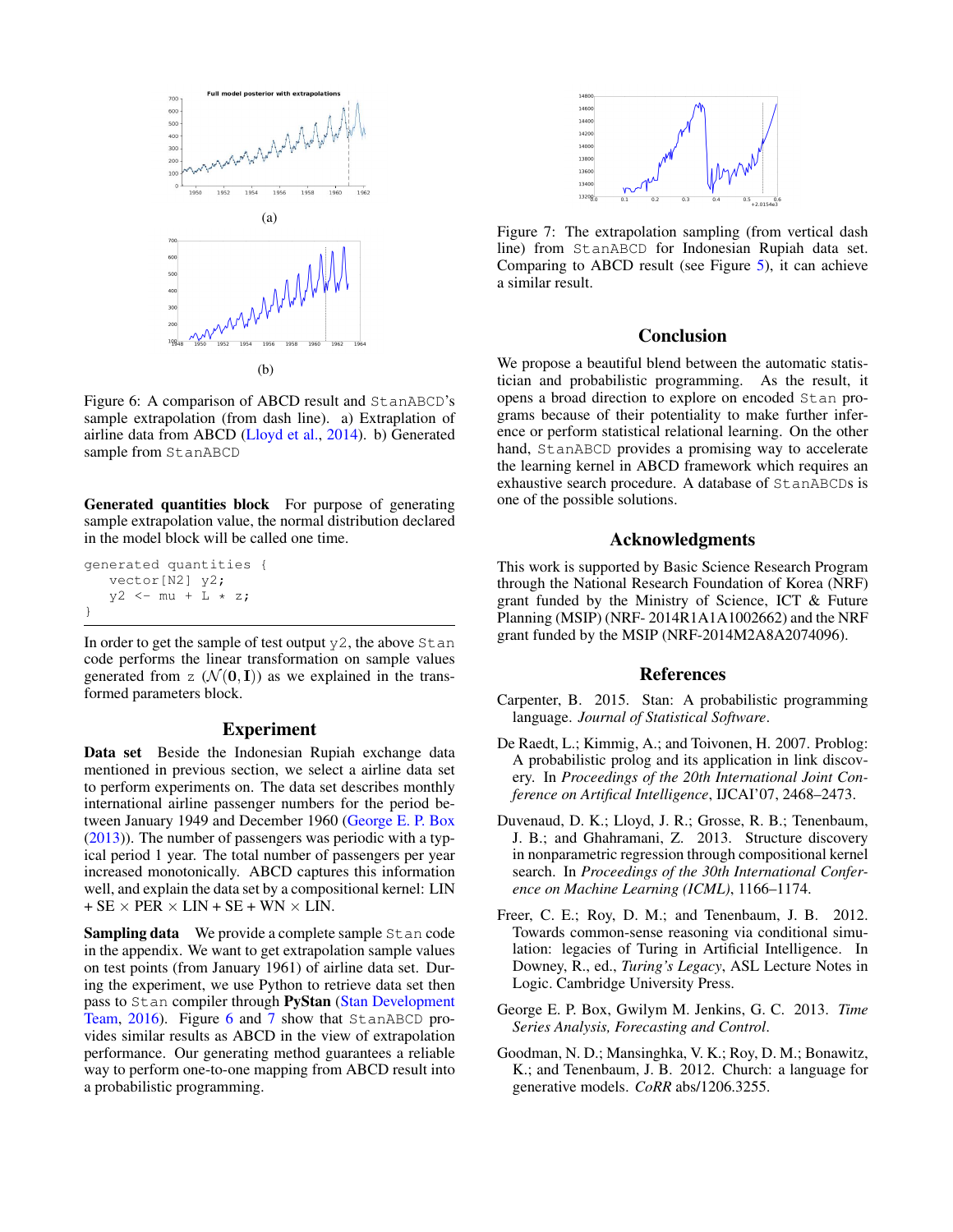- <span id="page-6-7"></span>Homan, M. D., and Gelman, A. 2014. The no-u-turn sampler: Adaptively setting path lengths in hamiltonian monte carlo. *J. Mach. Learn. Res.* 15(1):1593–1623.
- <span id="page-6-5"></span>Hwang, Y.; Tong, A.; and Choi, J. 2016. Automatic construction of nonparametric relational regression models for multiple time series. In *Proceedings of the 33rd International Conference on Machine Learning, ICML 2016*.
- <span id="page-6-1"></span>Kulkarni, T. D.; Kohli, P.; Tenenbaum, J. B.; and Mansinghka, V. 2015. Picture: A probabilistic programming language for scene perception. In *The IEEE Conference on Computer Vision and Pattern Recognition (CVPR)*.
- <span id="page-6-2"></span>Lake, B. M.; Salakhutdinov, R.; and Tenenbaum, J. B. 2015. Human-level concept learning through probabilistic program induction. *Science* 350(6266):1332–1338.
- <span id="page-6-0"></span>Lebeltel, O.; Bessière, P.; Diard, J.; and Mazer, E. 2004. Bayesian robot programming. *Advanced Robotics* 16(1):49–79.
- <span id="page-6-4"></span>Lloyd, J. R.; Duvenaud, D. K.; Grosse, R. B.; Tenenbaum, J. B.; and Ghahramani, Z. 2014. Automatic construction and natural-language description of nonparametric regression models. In *Proceedings of the Twenty-Eighth AAAI Conference on Artificial Intelligence (AAAI)*, 1242–1250.

<span id="page-6-3"></span>Lunn, D. J.; Thomas, A.; Best, N.; and Spiegelhalter, D. 2000. WinBUGS A Bayesian modelling framework: Concepts, structure, and extensibility. *Statistics and Computing* 10(4):325– 337.

- <span id="page-6-6"></span>Rasmussen, C. E., and Williams, C. K. I. 2006. *Gaussian Processes for Machine Learning (Adaptive Computation and Machine Learning)*. The MIT Press.
- <span id="page-6-9"></span>Stan Development Team. 2016. Pystan: the python interface to stan. <http://mc-stan.org>.
- <span id="page-6-8"></span>Yahoo Inc. 2016. Yahoo finance - business finance, stock market, quotes, news. [http://finance.yahoo.](http://finance.yahoo.com/) [com/](http://finance.yahoo.com/). Accessed: 2016-02-05.

## Appendix

Base kernels

White noise kernel A white noise kernel is written as

$$
WN(x, x') = \sigma^2 \delta_{x, x'}
$$

We implement this kernel in

```
matrix WN(vector x, vector y, real scale){
   matrix[rows(x), rows(y)] m;
   for (i \text{ in } 1: \text{rows}(x))for (j in 1: rows(y)) {
          m[i, j] <- if else(i == j, scale,
              0.0;}
   return m;
}
```
Constant kernel A constant kernel is written as

 $C(x, x') = \sigma^2$ 

```
matrix CONST(vector x, vector y, real
   constant){
   matrix[rows(x), rows(y)] m;
   for (i in 1: rows(x))for (j in 1: rows(y)) {
         m[i,j] <- constant;
      }
   return m;
}
```
Linear kernel A linear kernel is written as

$$
LIN(x, x') = \sigma^{2}(x - l)(x' - l)
$$

matrix LIN(vector x, vector y, real sf, real location){ matrix[rows(x), rows(y)] m; for  $(i \text{ in } 1: \text{rows}(x))$ for (j in  $1: rows(y)$ ) {  $m[i,j] \leq s f \cdot (x[i] - location) \cdot ($ y[j] - location); } return m; }

Squared exponential kernel A squared exponential is defined as follows:

$$
SE(x, x') = \sigma^2 \exp\left(-\frac{(x - x')^2}{2l^2}\right)
$$

```
matrix SE(vector x, vector y, real sf, real
    1) {
   matrix[rows(x), rows(y)] m;
   for (i in 1: rows(x))
      for (j in 1: rows(y)) {
          m[i, j] \leq - s f \times exp(-pow(x[i] - y[j]))], 2) / (2 \times 1);
       }
   return m;
}
```
Periodic kernel A periodic kernel is defined as

$$
PER(x, x') = \sigma^2 \frac{\exp\left(\frac{\cos \frac{2\pi (x - x')}{p}}{l^2}\right) - I_0(\frac{1}{l^2})}{\exp(\frac{1}{l^2}) - I_0(\frac{1}{l^2})}
$$

,

where  $I_0$  is the modified Bessel function of the first kind of order zero

real covD(real d, real ell2){ real c; real temp; real b0; if (sqrt(ell2) > 10000){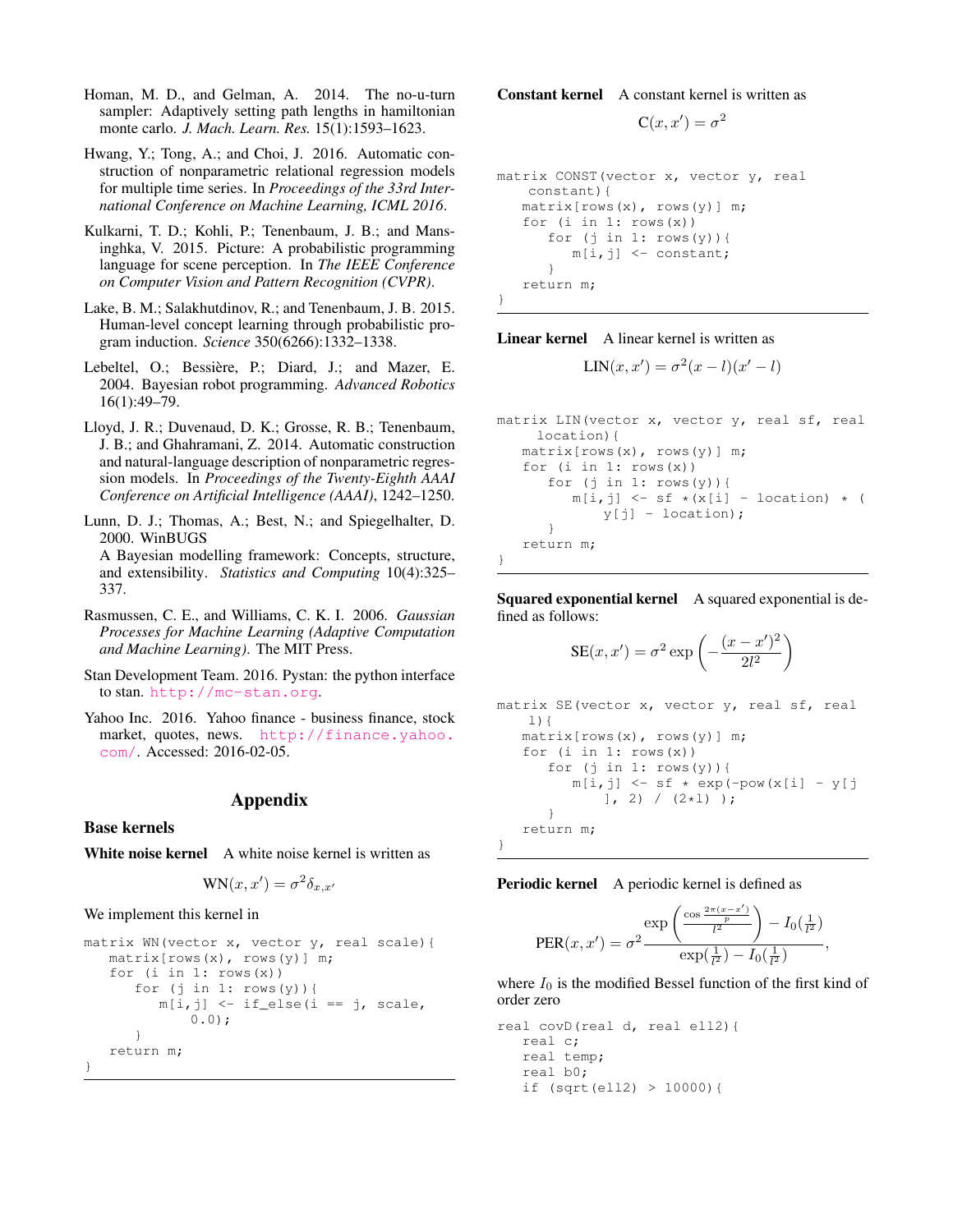```
c \leftarrow \cos(d);
   }else if (1.0 /ell2 < 3.75){
      temp \leftarrow exp(cos(d)/ell2);
      b0 <- bessel_first_kind(0, 1/ell2);
      c <- (\text{temp} - \text{b0}) /(exp(1/ell2) - b0);
   }else {
      temp \leftarrow exp((cos(d) - 1)/ell2);b0 <- embi0(1/ell2);c \leftarrow (temp - b0)/(1 - b0);
   }
   return c;
}
matrix PER(vector x, vector y, real
   lengthscale, real period, real sf){
   real d;
   matrix[rows(x), rows(y)] m;
   for (i in 1: rows(x))for (j in 1: rows(y)){
          d \leftarrow 2 * pi()*(x[i] - y[j])/period;
          m[i, j] <- sf * covD(d, lengthscale)
              ;
       }
   return m;
}
```
Changepoint operator A changepoint operator on kernels  $k_1$  and  $k_2$  is defined as

$$
CP(k_1, k_2)(x, x') = \sigma(x)k_1(x, x')\sigma(x') +
$$

$$
(1 - \sigma(x))k_2(x, x')(1 - \sigma(x'))
$$
where  $\sigma(x) = \frac{1}{2}(1 + \tanh(\frac{l-x}{s}))$   
matrix CP(vector x, vector y, real location, real steepness, matrix kernel1, matrix  $kerell2$ )  
matrix[rows(x), rows(y)] m;  
matrix[rows(x), 1] sigmoid\_x;  
matrix[rows(y), 1] sigmoid\_x;  
matrix[rows(y), 1] sigmoid\_y;  
sigmoid\_x <- sigmoid(x, location, steepness);  
sigmoid\_y <- sigmoid(y, location, steepness);  
for (i in 1: rows(x)) {\n for (j in 1: rows(y)) {\n m[i,j] <- sigmoid\_x[i, 1]\*kernel1[i\n ,j]\*sigmoid\_y[j,1] + (1 -  
sigmoid\_x[i,1]) \*kernel2[i,j\n ] \* (1-sigmoid\_y[j,1]);  
}\n}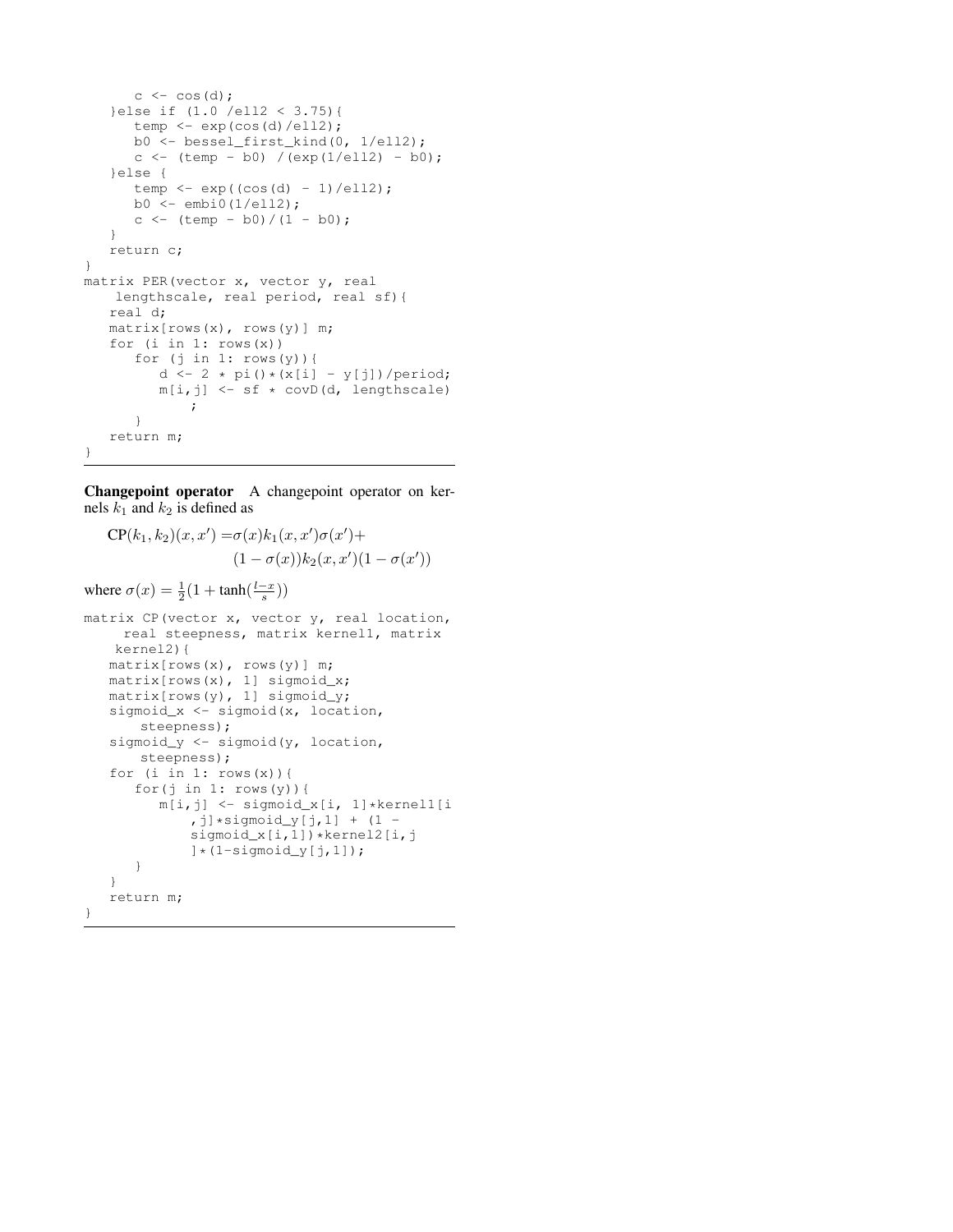## A sample code

```
functions {
    matrix CONST(vector x, vector y, real constant){
        matrix[rows(x), rows(y)] m;
         for (i in 1: rows(x))
             for (j in 1: rows(y)) {
                 m[i,j] <- constant;
             }
        return m;
    }
    matrix LIN(vector x, vector y, real sf, real location){
        matrix[rows(x), rows(y)] m;
        for (i in 1: rows(x))
             for (j in 1: rows(y)) {
                  m[i, j] \leq s f \times (x[i] - location) \times (y[j] - location);}
        return m;
    }
    real embi0(real x){ \# = \exp(-x) * \text{besseli}(0,x) => 9.8.2 Abramowitz & Stegun
        real y;
        y \leftarrow 3.75/x;<br>y \leftarrow 0.39894228+ 0.01328592*y + 0.00225319*y^2 - 0.00157565*y^3+ 0.00916281*y^4 - 0.02057706*y^5 + 0.02635537*y^6 - 0.01647633*y^7+ 0.00392377*yˆ8;
         y \leftarrow y / \sqrt{sqrt(x)};return y;
    }
    real covD(real d, real ell2){
        real c;
        real temp;
        real b0;
         if (sqrt(ell2) > 10000){
             c \leftarrow \cos(d);
         }else if (1.0 /ell2 < 3.75){
             temp <- exp(cos(d)/ell2);
             b0 <- bessel_first_kind(0, 1/ell2);
             c <- (\text{temp} - \text{b0}) / (\text{exp}(1/\text{el12}) - \text{b0});}else {
             temp \leftarrow exp((cos(d) - 1)/ell2);b0 \leftarrow \text{embi0(1/ell2)};c <- (temp - b0)/(1 - b0);
         }
         return c;
    }
    matrix PER(vector x, vector y, real lengthscale, real period, real sf){
        real d;
        matrix[rows(x), rows(y)] m;
         for (i in 1: rows(x))
             for (j in 1: rows(y)) {
                  d \leftarrow 2 * pi()*(x[i] - y[j])/period;
                  m[i,j] \leq s f \times covD(d, lengthscale);}
        return m;
    }
```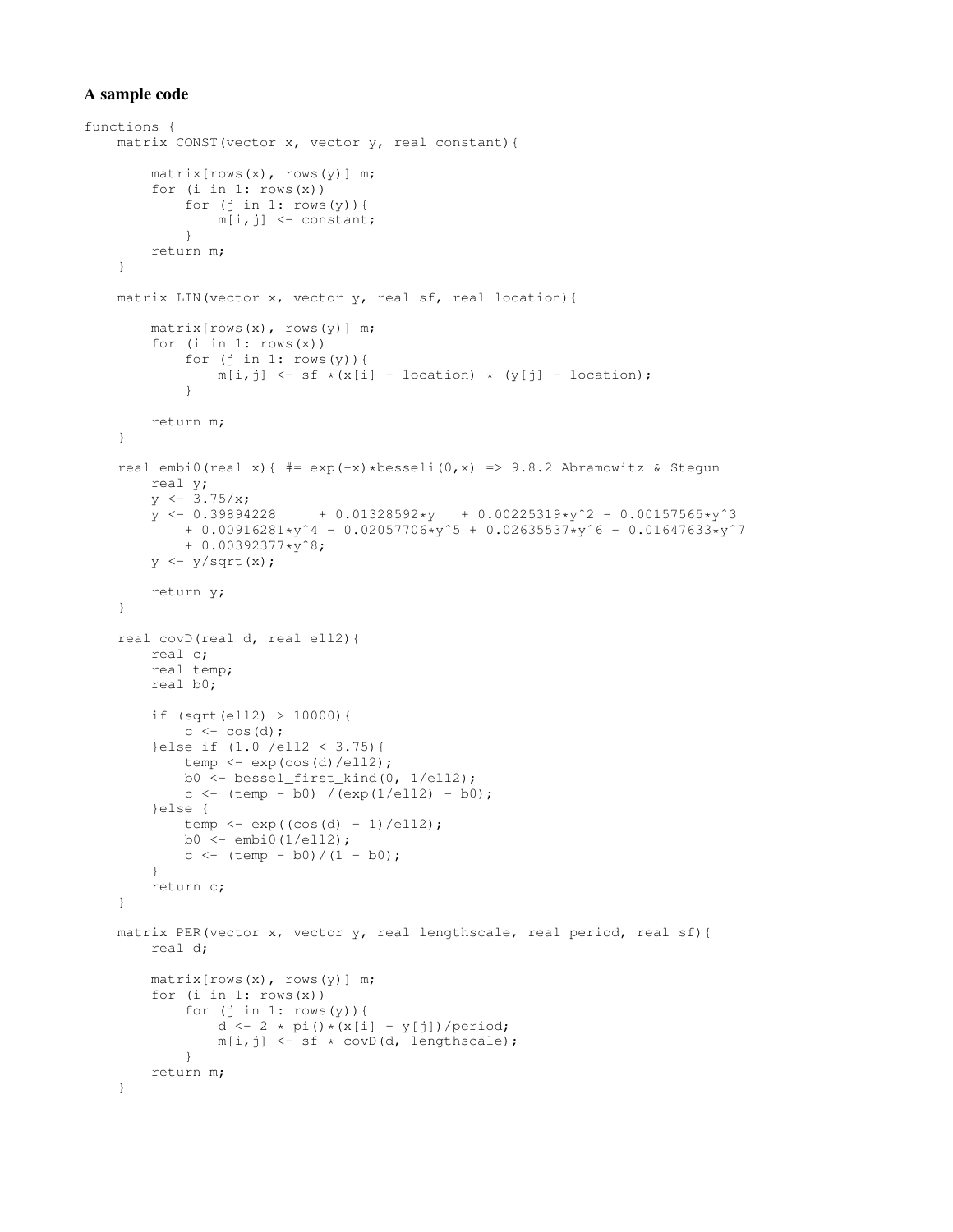```
matrix SE(vector x, vector y, real sf, real lengthscale){
    matrix[rows(x), rows(y)] m;
    for (i in 1: rows(x))
         for (j in 1: rows(y)) {
             m[i,j] \leftarrow sf * exp(-pow(x[i] - y[j], 2) / (2*lengthscale) );
         }
    return m;
}
matrix WN(vector x, vector y, real scale){
    matrix[rows(x), rows(y)] m;
    for (i \text{ in } 1: \text{rows}(x))for (j in 1: rows(y)) {
             m[i, j] <- if_else(i == j, scale, 0.0);
         }
    return m;
}
matrix sigmoid(vector x, real l, real s) {
    matrix[rows(x), 1] sig;
    for (i \text{ in } 1: \text{rows}(x)) {
        sig[i, 1] \leq -0.5 \times (1.0 + \tanh((1 - x[i]) \cdot s)); #reference to matlab code
    }
    return sig;
}
 matrix sigmoid_cw(vector x, real l, real s, real w) {
    matrix[rows(x), 1] sig;
    for (i in 1: rows(x)) {
         sig[i, 1] < -0.25 * (1.0 + tanh((x[i] - (1 - 0.5*w))*s)) * (1.0 + tanh(-(x[i] - (1 + 0.5tw))))0.5*w)) *s)); #reference to matlab code
    }
    return sig;
}
matrix ones(int rows){
    matrix[rows, 1] m;
    for(i in 1:rows)
        m[i, 1] <- 1.0;
    return m;
}
matrix CP(vector x, vector y, real location, real steepness, matrix kernel1, matrix
   kernel2){
    matrix[rows(x), rows(y)] m;
    matrix[rows(x), 1] sigmoid_x;
    matrix[rows(y), 1] sigmoid_y;
    sigmoid_x <- sigmoid(x, location, steepness);
    sigmoid_y <- sigmoid(y, location, steepness);
    for (i in 1: rows(x)) {
         for(j in 1: rows(y)){
             m[i,j] \leftarrow sigmoid_x[i, 1]*\text{kernel1}[i,j]*\text{sigmoid_y}[j,1] + (1 - sigmoid_x[i,1])*\text{kernel2}[i,j]*(1-sigmoid_y[j,1]);
```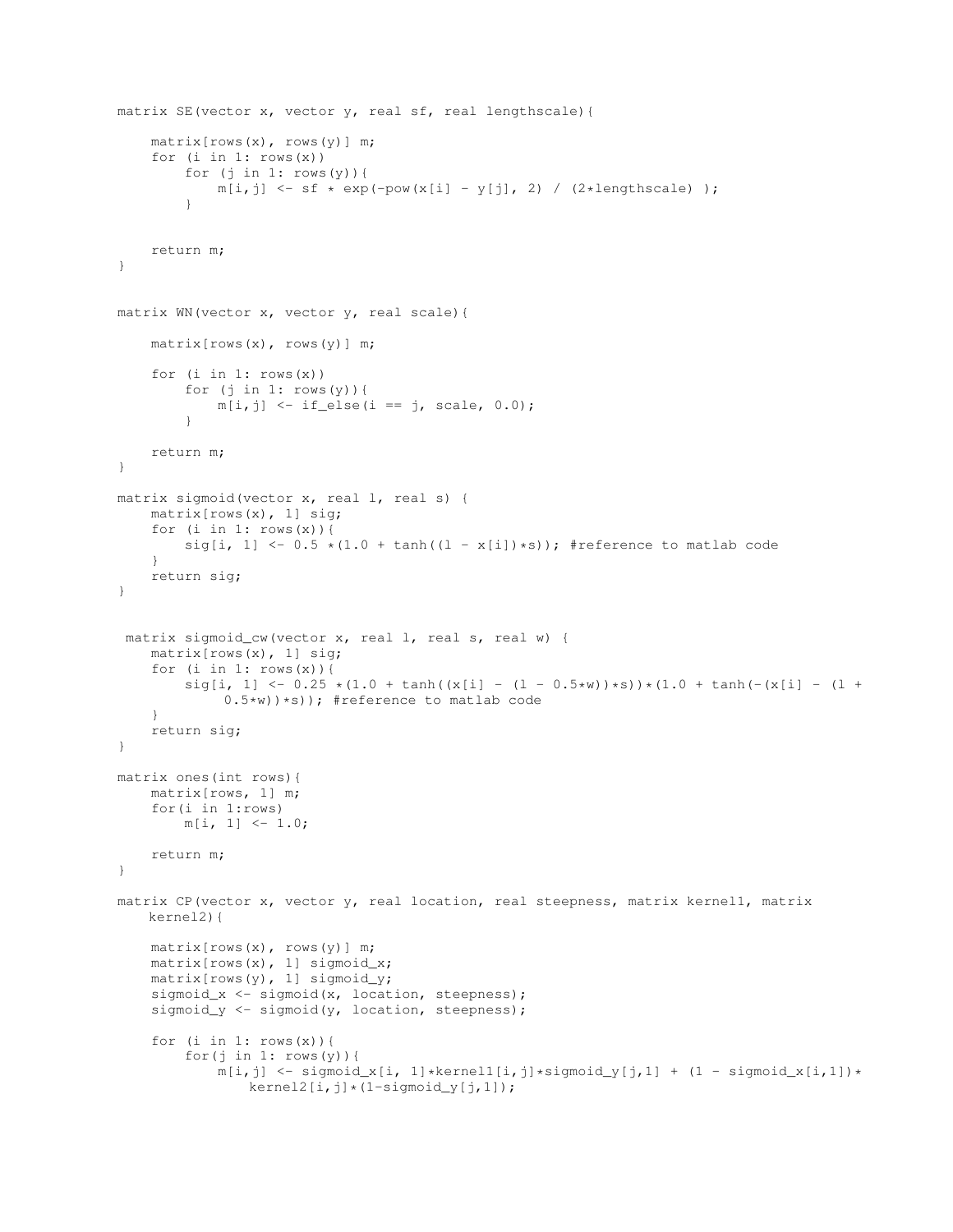```
}
        }
        return m;
    }
    matrix CW(vector x, vector y, real location, real steepness, real width, matrix kernel1,
        matrix kernel2){
        matrix[rows(x), rows(y)] m;
        matrix[rows(x), 1] sigmoid_x;
        matrix[rows(y), 1] sigmoid_y;
        sigmoid_x <- sigmoid_cw(x, location, steepness, width);
        sigmoid_y <- sigmoid_cw(y, location, steepness, width);
        for (i in 1: rows(x)) {
             for(j in 1: rows(y)){
                 m[i,j] \leftarrow sigmoid_x[i, 1]*\text{kernell}[i,j]*\text{sigmoid}_y[j,1] + (1 - sigmoid_x[i,1))*\text{check}(i,j))kernel2[i,j]*(1-sigmoid_y[j,1]);
                 #print(i, " ", sigmoid_x[i, 1], "---", j, " ", sigmoid_y[j,1]);
             }
        }
        \text{#m} \leftarrow (sigmoid_x* sigmoid_y') .* kernell + ((ones(rows(x)) - sigmoid_x)*(ones(rows(y))
            )-sigmoid_y)').*kernel2;
        return m;
    }
    matrix RQ(vector x, vector y, real sf, real lengthscale, real alpha){
        matrix[rows(x), rows(y)] m;
        for (i \text{ in } 1: \text{ rows}(x))for (j in 1: rows(y)) {
                 m[i,j] \leftarrow sf * pow(1 + pow(x[i] - y[j],2) / (2*lengthscale*alpha), -alpha);}
        return m;
    }
    matrix KERNEL(vector x, vector y){
                 return LIN(x, y, 0.394302019493, 1945.14751497) .* (CONST(x, y, 3.09970709195)
                      + PER(x, y, 0.518041024808, 1.00227799156, 0.000288003211837) .*(WN(x, y
                     , 5.53246245772) + SE(x, y, 297.831942207, 517.179707302))) .*(CONST(x, y
                     , 595.14997953) + SE(x, \overline{y}, 2.53149893027, 0.555234284261));
             }
         }
data {
    int < lower = 1> N1;
    vector[N1] x1;
    vector[N1] y1;
    int<lower=1> N2;
    vector[N2] x2;
parameters {
    vector[N2] z;
transformed parameters {
```
}

}